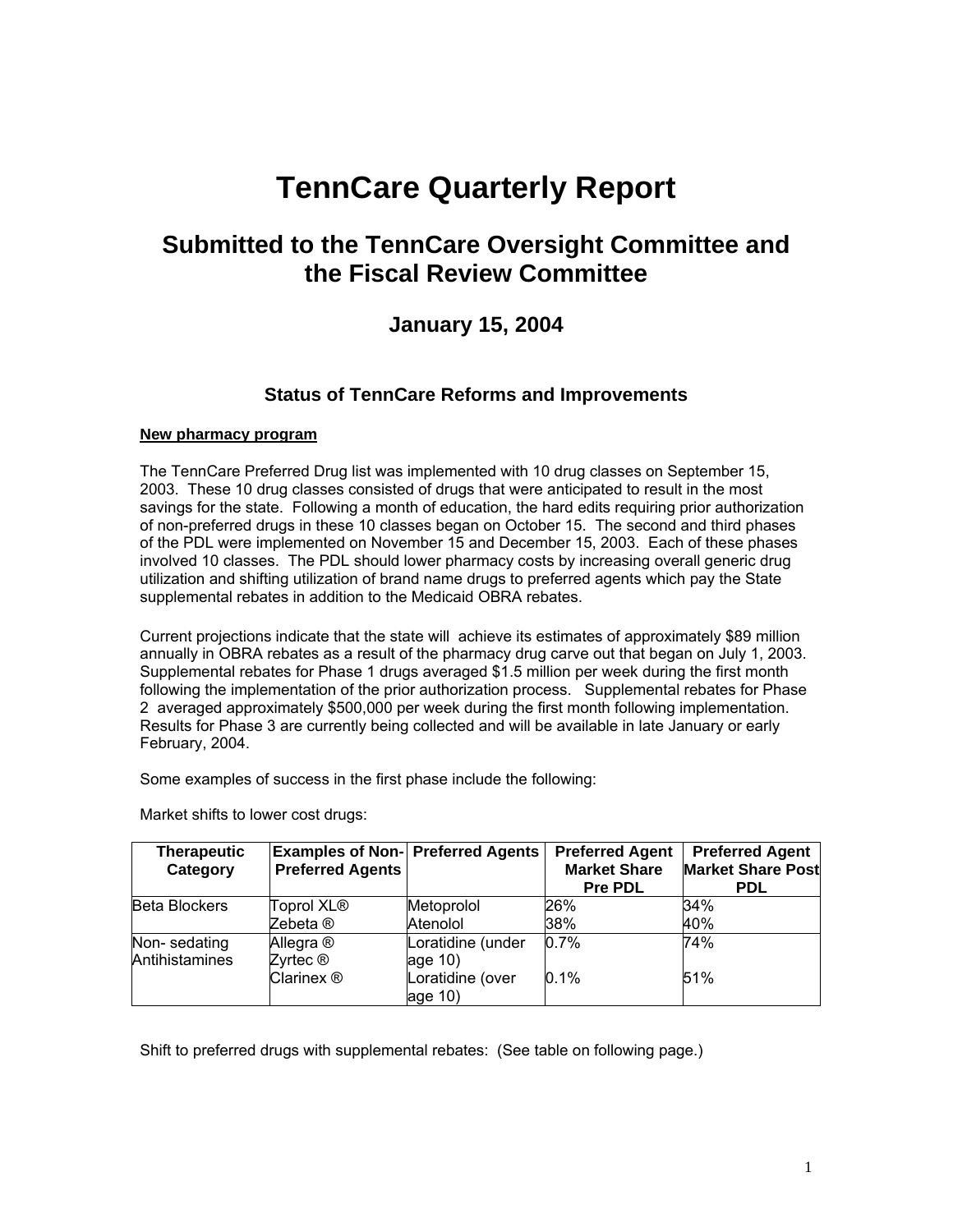| <b>Therapeutic Category</b> | <b>Preferred Agents</b> | <b>Preferred Agent</b><br><b>Market Share</b><br><b>Pre PDL</b> | <b>Preferred Agent</b><br>Market Share Post PDL |
|-----------------------------|-------------------------|-----------------------------------------------------------------|-------------------------------------------------|
| <b>Acid Reducing Agents</b> | Protonix ®              | 29%                                                             | 71%                                             |
| Cholesterol - lowering      | Zocor ®                 | 56%                                                             | 66%                                             |
| agents                      | Pravachol ®             | 6%                                                              | 13%                                             |

During October, 2003, a new pharmacy benefits manager (PBM) was selected through the RFP process. First Health Services Corporation was selected. Beginning in November, the TennCare Pharmacy Unit and First Health met regularly and constructed an action plan to switch the all TennCare enrollees to the new PBM on January 1, 2004. Following this switch, First Health will evaluate the first three phases of the PDL in order to:

- Determine the actual savings attributable to the PDL each quarter and project annual savings;
- Analyze the fiscal impact of market shifts within therapeutic categories to brand name, preferred;
- Analyze the fiscal impact of the market shifts within therapeutic categories to generic drugs;
- Determine which new therapeutic categories should be reviewed for the next phases of PDL development;
- Propose new point of sale edits which can reduce pharmacy costs while maintaining quality care;
- Determine if any costs have been shifted to other therapeutic categories.

Additional efforts to be used to combat increasing drug costs will include:

- More aggressive use of generics and generic maximum allowable cost (MAC);
- Continued discussions with First Health concerning multi-state pooling;
- Continued identification of utilization patterns and development of approaches to assure appropriate utilization;
- Identification of potential care management programs that would help enrollees better manage their own health care and optimize their utilization of pharmaceuticals.

#### *Source of information for this section: Dr. David Hollis, Chief Medical Officer, Bureau of TennCare.*

#### **New TCMIS**

TennCare is working with the Office for Information Resources (OIR) to develop and implement a new TennCare Management Information System (TCMIS). OIR is leading this effort in their role as project manager. Over 80 TennCare staff representing all business areas have been involved in daily testing of this system. The main testing center is located on the  $3<sup>rd</sup>$  floor of the William Snodgrass Building. Testing for the core TCMIS functions began on July 16<sup>th</sup> with a kickoff that exceeded all expectations; nearly 200 people attended. The time commitment on the part of TennCare staff has been intense and will continue to be so as we get closer to implementation. This may result in some delays in processing requests for various Ad Hoc Reports.

However, despite TennCare's intensive efforts to assist OIR in making the core functions of this system operational by the deadline of January 1, 2004, per Section 71-5-192 of the TennCare Reform Act, the system is still not operational. TennCare staff continue to test the components of the system as they are developed by the contractor. TennCare will not allow the system to become operational until it has been adequately tested and determined ready to begin operations.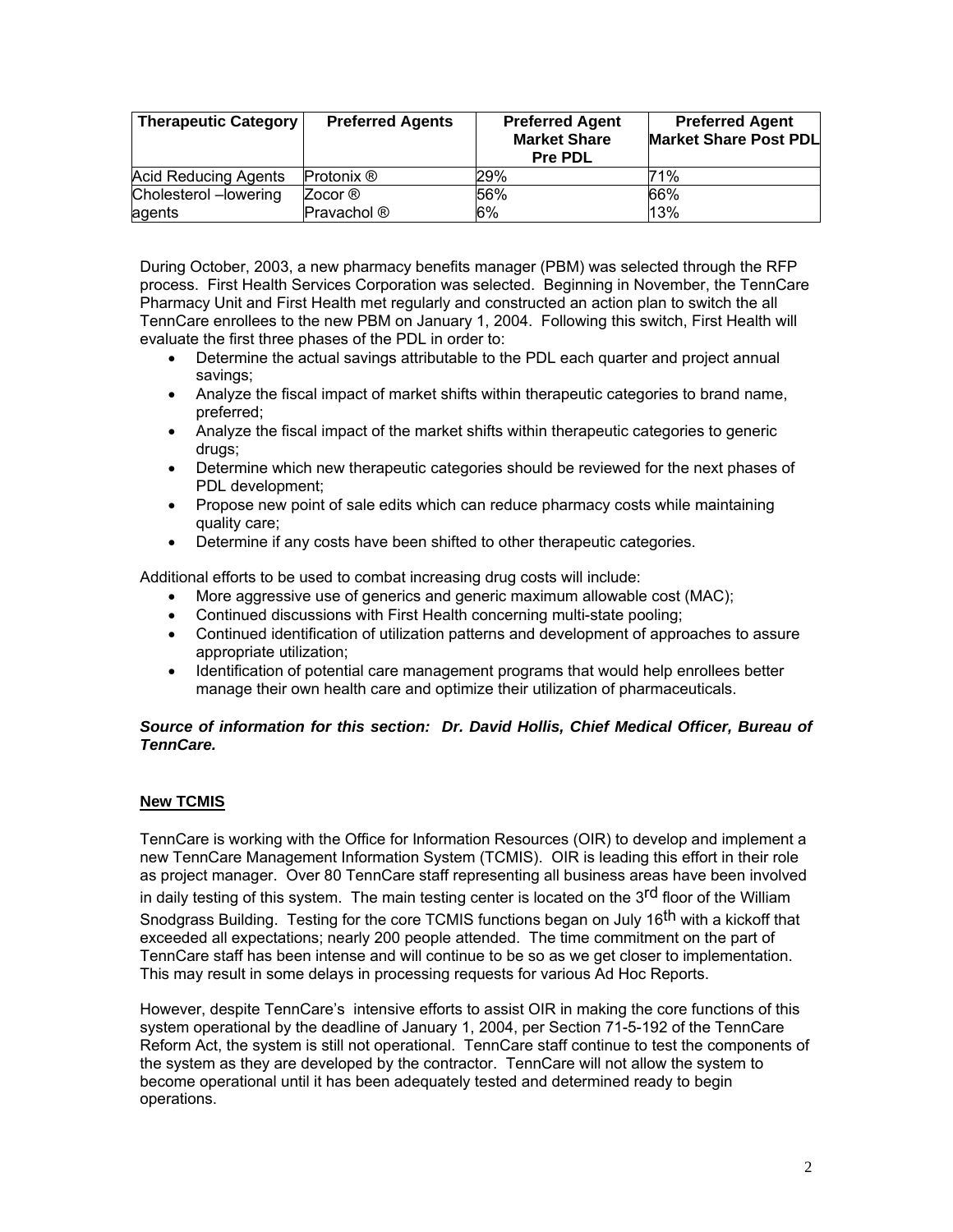*Source of information for this section: Gene Grasser, Chief Operations Officer, Bureau of TennCare* 

# **Reverification Status (July 2002 through December 17, 2003)**

| Individuals Noticed:                    | 582.17 |        |         |
|-----------------------------------------|--------|--------|---------|
| <b>Individuals Approved</b>             | 314.74 |        |         |
| <b>Individuals Denied</b>               |        |        | 62,718* |
| Individuals Termed for No Response      |        | 140.59 |         |
| Deceased:                               |        |        | 5.692   |
| Individuals in Re-determination Process |        |        | 58,423  |

\*On November 13, 2003, TennCare notified 43,347 individuals who lost coverage from the TennCare reverification process that they have until 11/12/04 to reapply under a grace period. Individuals terminated for reasons other than the reverification process are not eligible for the grace period.

#### *Source of information for this section: Darin Gordon, MCO Director, Bureau of TennCare.*

## **Status of Filling Top Leadership Positions in the Bureau**

Deborah Ward joined the Office of Legislative Affairs at TennCare during this quarter. She has been with TennCare for nearly nine years, working with enrollees regarding eligibility issues, answering questions at the TennCare Information Line, and working appeals. She will be responsible for legislative constituent work.

*Source of information for this section: Holly McDaniel, Director of Legislative Affairs, Bureau of TennCare.*

### **Number of Recipients on TennCare and Costs to the State**

As of the end of the quarter, there were 1,310,450 enrollees on TennCare: 1,048,880 Medicaid eligibles and 261,570 Uninsureds and Uninsurables. The proportion of enrollees enrolled in Medicaid continues to grow as compared to previous periods. This is primarily the result of the new reverification process that requires enrollees to first be tested for Medicaid eligibility prior to being checked for waiver eligibility. As a result, many of the enrollees who were previously classified as an Uninsured or Uninsurable have since been reverified as Medicaid. It should also be noted that new eligibility is only open to Medicaid eligibles and Uninsurables below 100% of the Federal Poverty Level (FPL).

During the second quarter of SFY 04, TennCare spent \$1,143,385,592 (net projected drug rebates) for managed care services. These expenditures included: payments to the managed care organizations (MCOs), payments to the behavioral health organizations (BHOs), payments to the dental benefits manager, and payments to the pharmacy benefits manager (PBM).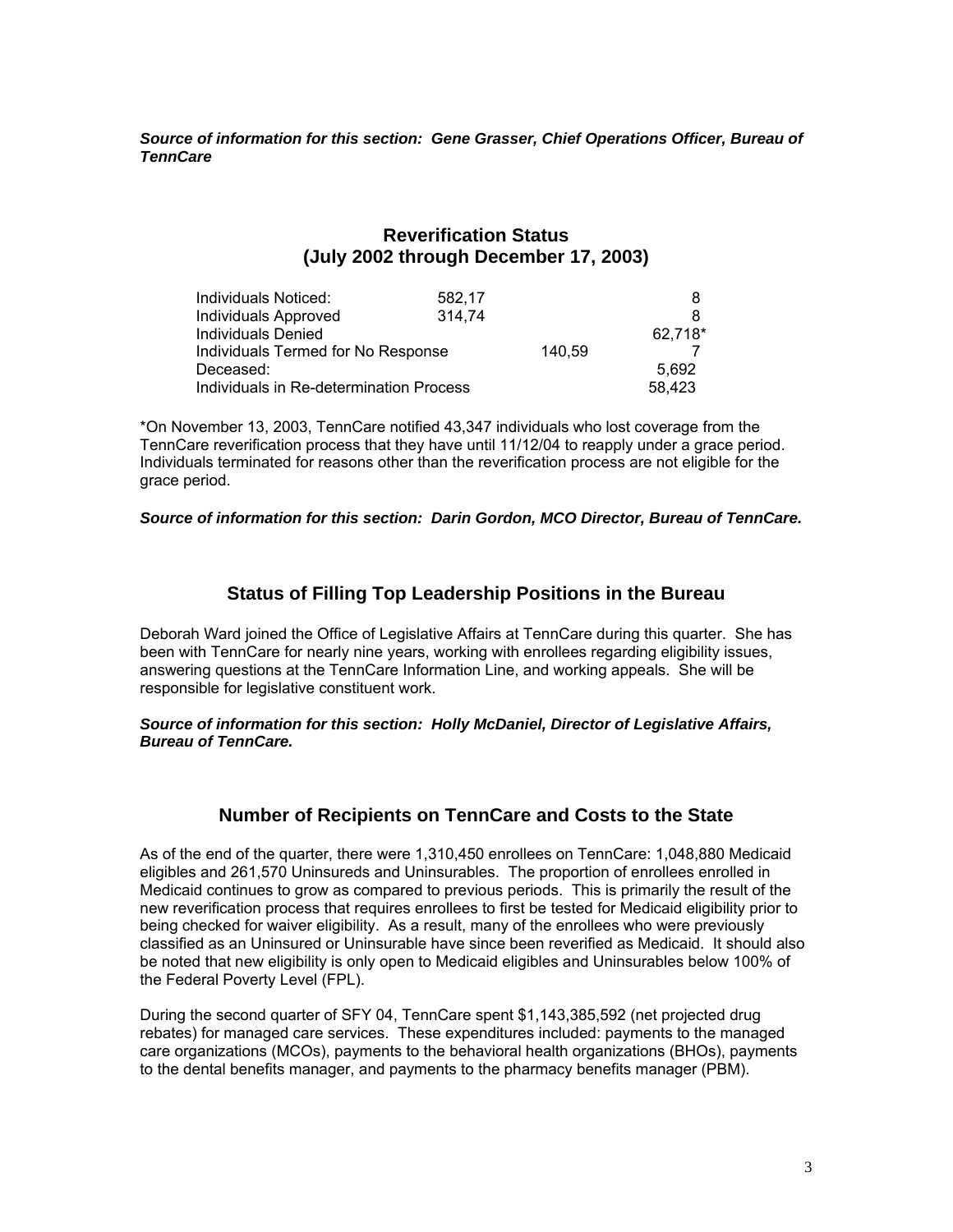*Source of information for this section: Carolyn Johnson, Administrative Services Unit, Bureau of TennCare.* 

# **Viability of MCOs in the TennCare Program**

#### **Claims Payment Analysis**

The prompt pay requirements of T.C.A. § 56-32-226(b) mandate that each health maintenance organization and behavioral health organization ensure that 90% of claims for payment for services delivered to a TennCare enrollee are paid within 30 days of the receipt of such claims and 99.5% of all provider claims are processed within 60 days of receipt.

TDCI requested data files of all TennCare processed medical claims from TennCare MCOs, BHOs and the Dental Benefit Manager (DBM) for the month of October 2003. TDCI also requested data files of pended TennCare claims as of October 31, 2003, and a paid claims triangle from October 1, 2002, through October 31, 2003.

TDCI's analyses of these data files indicated that John Deere and Memphis Managed Care were not in compliance with the prompt pay requirements. Both of these TennCare MCOs were required to submit claims data files for November 2003. John Deere remained out of compliance in November. TDCI has requested that John Deere submit data files for December 2003 and has notified John Deere that TDCI may levy an administrative penalty if this MCO remains out of compliance with prompt pay requirements. TDCI will analyze MMCC's November data file as soon as the division receives it.

During MMCC's on-site examination in September 2003, TDCI discovered a programming error that resulted in the omission of some denied and capitated claims from the data files submitted to TDCI for the determination of prompt pay compliance. TDCI determined that this programming error might have skewed the results of TDCI's prompt pay analyses beginning with the month of October 2002. On October 7, 2003, TDCI requested that MMCC resubmit medical data files of claims adjudicated in July and August 2003. MMCC agreed to resubmit the data files for these two months in order for TDCI to determine the effect of the omissions on prompt pay compliance. For July 2003 MMCC was out of compliance in the original data file and the revised data file. For August 2003 MMCC was in compliance per the original data file, but MMCC was not in compliance per the analysis of the revised data. Because TDCI reversed its determination for MMCC's July data, TDCI required MMCC to submit revised data files for October 2002, November 2002, December 2002, January 2003 and April 2003. The results of the analyses performed on the revised files did not change the original determination of compliance with prompt pay requirements.

As part of TDCI's cycle of analyzing claims data for the first month in each quarter, the division will review claims data for all MCOs, BHOs and the DBM for January 2004.

#### **Net Worth Requirement**

All health maintenance organizations (HMOs) and behavioral health organizations (BHOs) contracted with the State of Tennessee to provide benefits for TennCare and TennCare Partners enrollees were required to file on December 1, 2003, National Association of Insurance Commissioners (NAIC) 2003 third quarter financial statements with the Tennessee Department of Commerce and Insurance, TennCare Division.

Listed below is each MCO's and BHO's net worth requirement compared to net worth reported at September 30, 2003, on the NAIC quarterly financial statement. TDCI has not adjusted the net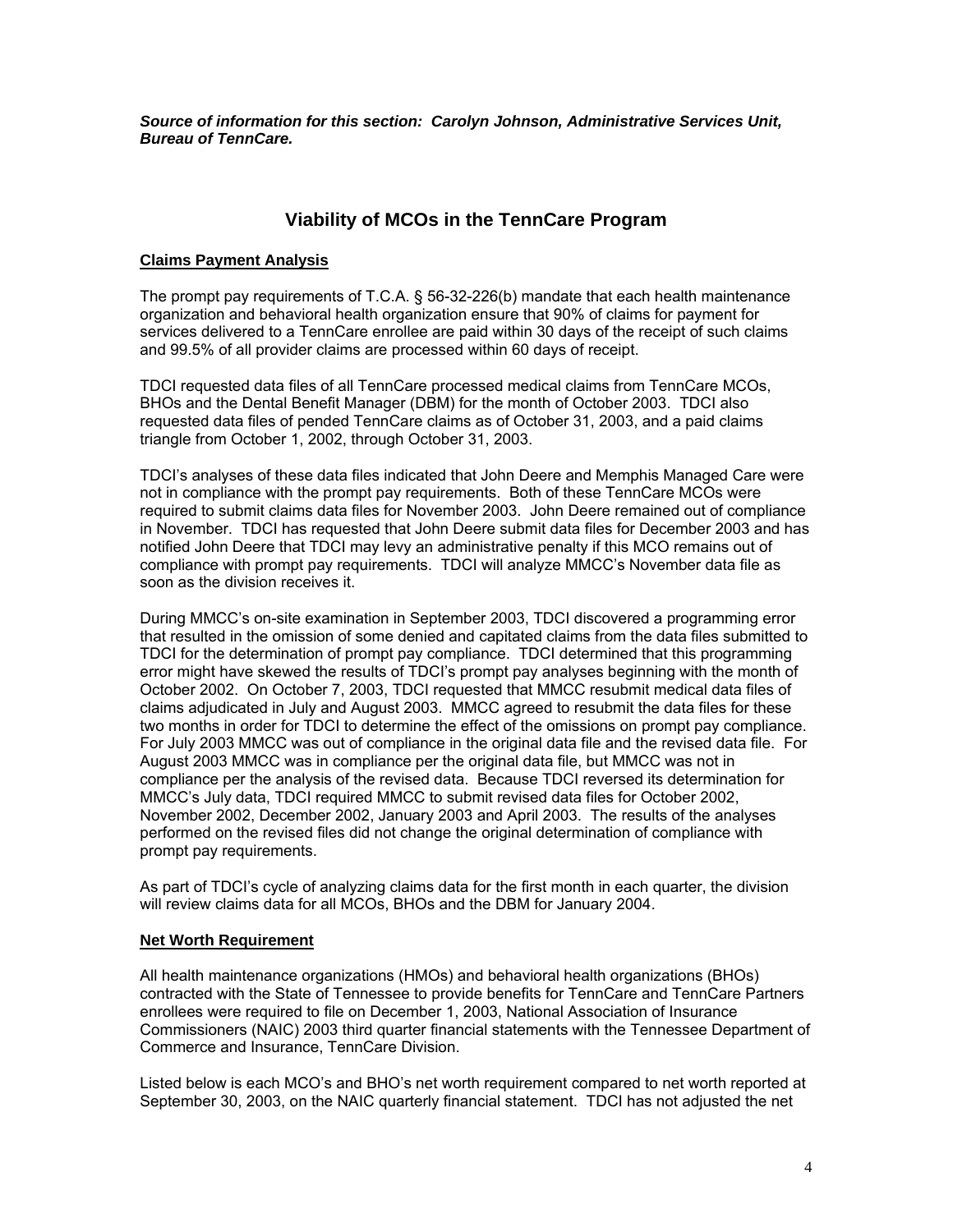worth reported on the NAIC quarterly statements. TDCI's calculations for the net worth requirement reflect payments made for the calendar year ending December 31, 2002, including payments made under the "stabilization plan."

|                                 | Net Worth   | Reported   | Excess/      |
|---------------------------------|-------------|------------|--------------|
|                                 | Requirement | Net Worth  | (Deficiency) |
| Better Health Plan (A)          | 2,956,800   | 3,900,514  | 943,714      |
| John Deere                      | 13,606,149  | 77,211,692 | 63,605,543   |
| Memphis Managed Care            | 8,952,071   | 12,020,881 | 3,068,810    |
| OmniCare Health Plan            | 6,527,113   | 8,496,877  | 1,969,764    |
| Preferred Health Partnership    | 6,883,135   | 10,131,988 | 3,248,852    |
| <b>Victory Health Plan</b>      | 2,255,629   | 4,585,584  | 2,329,955    |
| Volunteer (BlueCare & Select)   | 20,347,984  | 35,855,835 | 15,507,851   |
| Xantus Healthplan (B)           |             |            |              |
| Premier Behavioral Systems (C)  |             | 2,436,641  | 2,436,640    |
| Tennessee Behavioral Health (D) | 6,090,490   | 6,107,587  | 17,097       |

#### Notes:

(A) BHP's net worth requirement is the "enhanced" net worth requirement determined during the RFR process. The net worth requirement has been increased above the statutory minimum based on projected premium revenue. BHP' s calculated statutory net worth requirement is \$2,402,400. Because BHP's statutory net worth requirement is less than the enhanced net worth requirement, TDCI will enforce the requirement at the higher level.

(B) Xantus' reported net worth at June 30, 2003, was (\$75,601,280) and its minimum net worth requirement is \$8,820,978, resulting in a net worth deficiency of \$84,422,258. As of January 9, 2004, Xantus had not filed its 2003 third quarter financial statement with TDCI. TDCI's petition to liquidate Xantus was heard in Davidson County Chancery Court on January 8, 2004. TDCI anticipates the court to rule on this motion very soon.

(C) Under the terms of its supervision notice, Premier was required to maintain a positive net worth until its termination. Premier's supervision notice expired on December 31, 2003, after Magellan's successful exit from Chapter 11 bankruptcy. Premier is currently operating on a "norisk" basis for behavioral health expenses with dates of service beginning January 1, 2003.

(D) Per the First Amended Agreed Notice of Administrative Supervision, TBH was required to maintain an enhanced net worth \$2 million in excess of statutory requirements. The net worth requirement here is the enhanced requirement. On June 4, 2003, Magellan forgave accounts receivable from TBH in the amount of \$1,150,000 and made an additional cash contribution of \$320,000 on June 19, 2003, to cure TBH 's net worth deficiency of \$1,469,287 at May 31, 2003. To cure TBH's net worth deficiency of \$338,190 at June 30, 2003, TBH received a capital contribution of \$345,000 from Magellan on July 18, 2003. At September 30, 2003, TBH exceeded the enhanced net worth requirement by \$17,097. TDCI allowed TBH's supervision notice to expire on December 31, 2003, with Magellan 's successful exit from Chapter 11 bankruptcy.

#### **FINANCIAL ISSUES**:

#### **Xantus Healthplan of Tennessee, Inc. (Xantus)**

Current Regulatory Status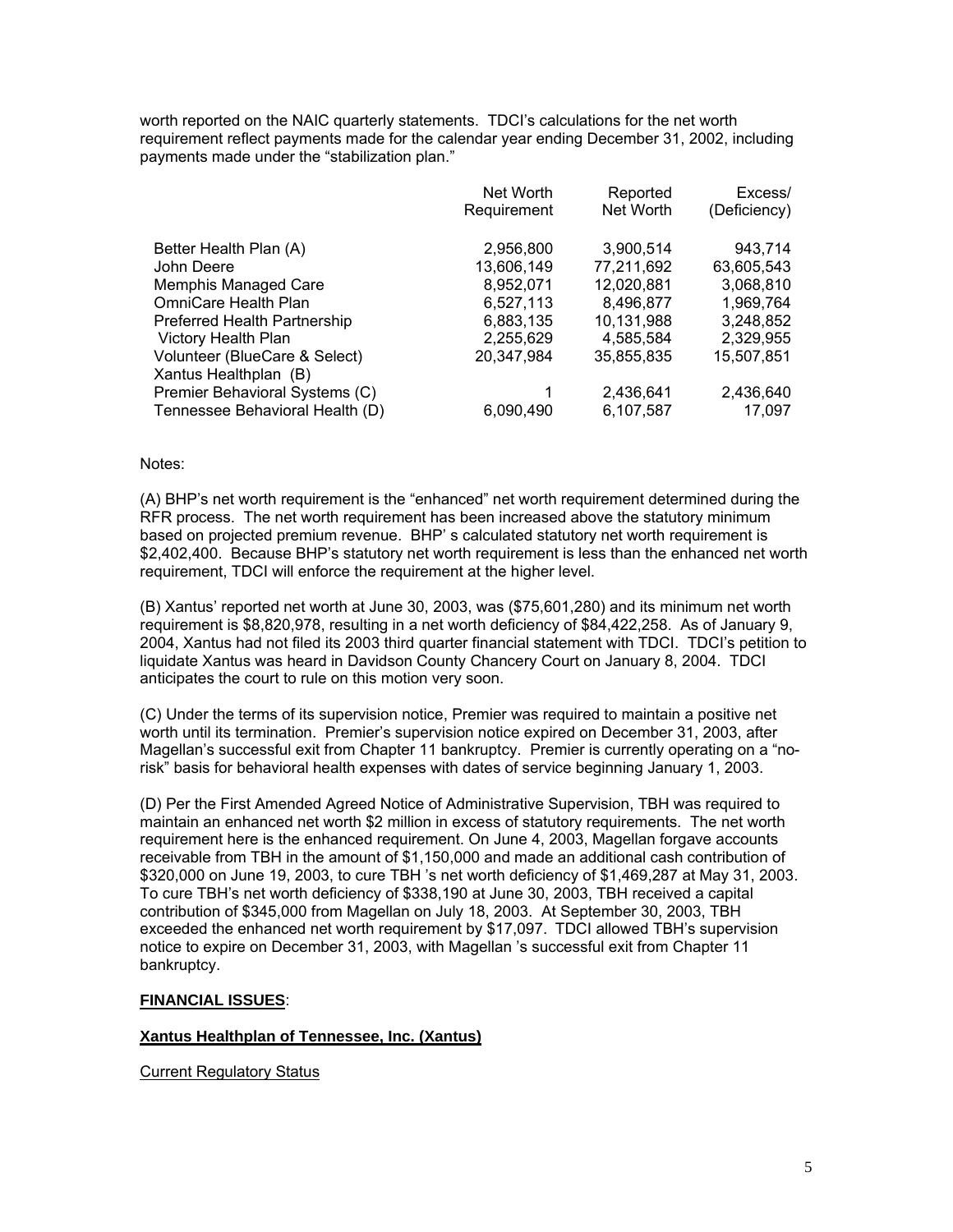Chris Burton is the Special Deputy Receiver overseeing the daily operations of Xantus. David Manning continues to hold his title and responsibilities in a limited role as a Special Deputy Receiver.

#### Current Financial Status

Xantus continues to be on a "no-risk" reimbursement for reasonable cost in accordance with the contract amendment between Xantus, the state TennCare Program and the Centers for Medicare and Medicaid Services.

Effective July 31, 2003, the TennCare Bureau terminated its contract with Xantus. On June 2, 2003, TDCI filed a petition to liquidate Xantus with the Davidson County Chancery Court. This petition was heard by the court on January 8, 2004. TDCI expects the court to rule on the petition for liquidation very soon. After July 31, 2003, Amendment 4 to the Contractor Risk Agreement will provide for the TennCare Bureau to fund reasonable and necessary administrative costs for processing claims with dates of service after March 31, 1999, through July 31, 2003 (the "run-out claims").

#### **Access MedPlus (TCCN)**

Because Access MedPlus was unable to cure statutory and contractual financial and claims processing deficiencies, the state terminated its contract with Access MedPlus on October 31, 2001.

On October 18, 2001, the Chancery Court of Davidson County issued an Order of Seizure of TCCN by TDCI to take possession and control of all of the property, books, documents, assets and the premises of TCCN. The Order also set a hearing on TDCI's request for liquidation or rehabilitation of TCCN to be held on November 2, 2001. On October 20, 2001, the TennCare Bureau moved all of TCCN's TennCare enrollment to the TennCare Select plan.

On November 2, 2001, a Liquidation Order for TCCN was entered by the Chancery Court of Davidson County. The order established that all claims must be received by March 1, 2002, at 4:30 p.m., CST. Courtney Pearre, Esq., appointed Supervisor since May 10, 2001, was appointed as the Commissioner's Special Deputy for the purposes of liquidation.

All providers were required to file by no later than March 1, 2002, a proof of claim ( "POC") for all outstanding debt owed by TCCN to be considered a "Class II Claimant" in the liquidation. As of August 1, 2002, all of the liquidation advices had been mailed to providers as notification of the computed payable amount of their POCs. These providers then had until September 6, 2002, to object in writing to the computed payable amount. The TCCN liquidation staff has worked to resolve appeals by providers who disputed the computed payable amount either through agreement or by independent referee. All appeals are resolved with the exception of one provider who has appealed the referee's decision to Chancery Court.

The TennCare Bureau has transferred funds to TCCN in the amount of \$10.5 million for claims covered by the safety net period. On March 4, 2003, approximately 1,900 safety net acceptance forms were sent to providers with computed payable amounts for the safety net period. Providers were given the opportunity to appeal the safety net amount by March 28, 2003. Providers were also given the opportunity to accept the safety net amount by April 7, 2003. As acceptance forms are received, funds are disbursed to providers on the same day.

Before liquidation, the management company, Medical Care Management Company ("MCMC"), a wholly-owned subsidiary of Access Health Systems ("Access"), transferred approximately \$5.7 million from the assets of TCCN to the accounts of the MCMC. The Chancery Court issued an order granting injunctive relief restraining the management company from removing any of the \$5.7 million. Access subsequently filed bankruptcy. Recently, the Bankruptcy Court entered an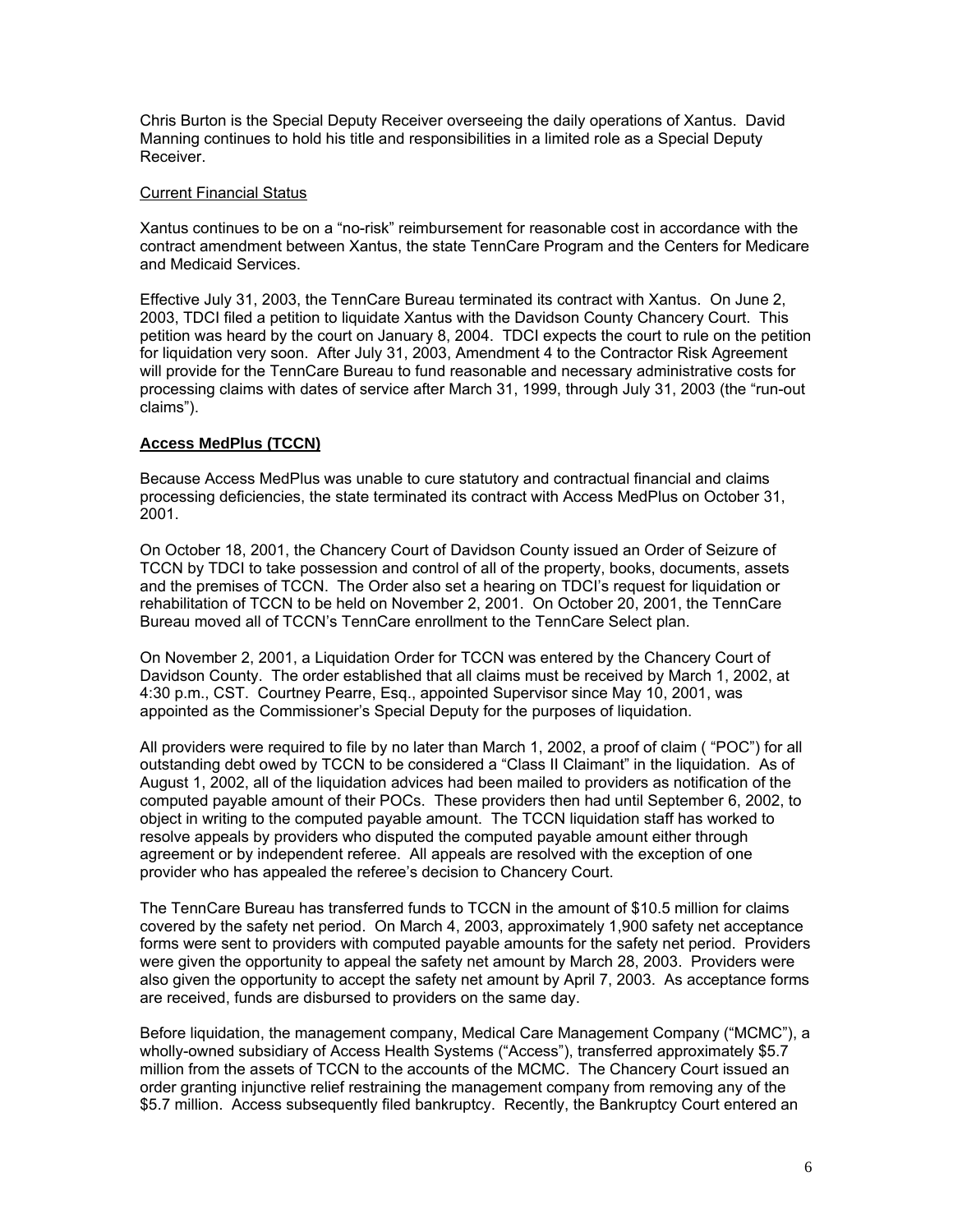order that allows the Special Deputy Liquidator to proceed to recover the \$5.7 million in Chancery Court. Such a petition was filed in Chancery Court. The Creditors Committee for the bankruptcy estate filed a motion to modify the Bankruptcy Court's order. The Special Deputy Liquidator filed papers in opposition to the Creditors Committee's motion. The hearing in Bankruptcy Court was scheduled for February 11, 2003.

Chancellor Lyle found for the liquidation that the \$5.7 million had been wrongfully transferred from TCCN accounts and that such action created a constructive trust for the funds while in the hands of Access. Chancellor Lyle ordered the \$5.7 million returned to TCCN accounts. Various creditors of Access and the bankruptcy estate are seeking an appeal of Chancellor Lyle's ruling in the Tennessee Court of Appeals. Briefs will be submitted to the Court at the end of January 2004.

With the resolution of these issues, the Special Deputy Receiver will petition for a distribution of the remaining assets of TCCN.

#### **Universal Care of Tennessee (Universal)**

On September 13, 2002, Universal was placed under the Administrative Supervision of the Commissioner of Commerce and Insurance as a result of the company's financial and claims processing operations problems. On December 31, 2002, Universal was again placed under an Agreed Order of Supervision through June 30, 2003. Under the new order, TennCare Examination Manager John Mattingly replaced TennCare Examiner Paul Greene as the Administrative Supervisor.

At March 31, 2003, Universal reported net worth of \$6,451,709, a deficiency of \$1,216,126 below the statutory net worth requirement. Universal's reported net worth includes a \$54,436,971 receivable from the TennCare Program which the state disputes. As a result, this receivable is considered non-admitted for the purpose of calculating net worth. Universal's adjusted statutory net worth at March 31, 2003, is (\$47,985,262), a statutory net worth deficiency of \$55,653,097 below the net worth requirement.

Under Amendment No. 2 to the Amended and Restated Contractor Risk Agreement, Universal was no longer at risk for medical expenses incurred by its TennCare enrollees effective April 12, 2002.

During the second quarter of 2003, TDCI continued to work closely with Universal to identify and correct claims processing errors. TDCI monitored Universal's cash balances, including review and approval of disbursements prior to the release of checks for claims payments. TDCI and Universal developed procedures to facilitate issuing claims payment checks weekly.

TDCI TennCare examiners and contracted consultants were on site during the second quarter to follow up on their previous site visits to assess Universal's claims processing operations.

Pursuant to TDCI's supervision, the division discovered that Universal transferred funds to an affiliate, Universal Care, Inc., of California, without the Administrative Supervisor's approval. Directives issued by the Administrative Supervisor and the Commissioner required that funds held as investments be transferred to a Universal account in a Tennessee bank with the Administrative Supervisor as a cosignatory. Other funds received from the TennCare Program were also transferred to a UCOT bank account in Tennessee with the Administrative Supervisor as a cosignatory. Universal complied with these directives.

On April 2, 2003, the TennCare Bureau notified Universal of its intent to terminate the contractor risk agreement effective June 1, 2003. Universal filed in the United States District Court for the Middle Tennessee District an application for a preliminary injunction to stop the cancellation of the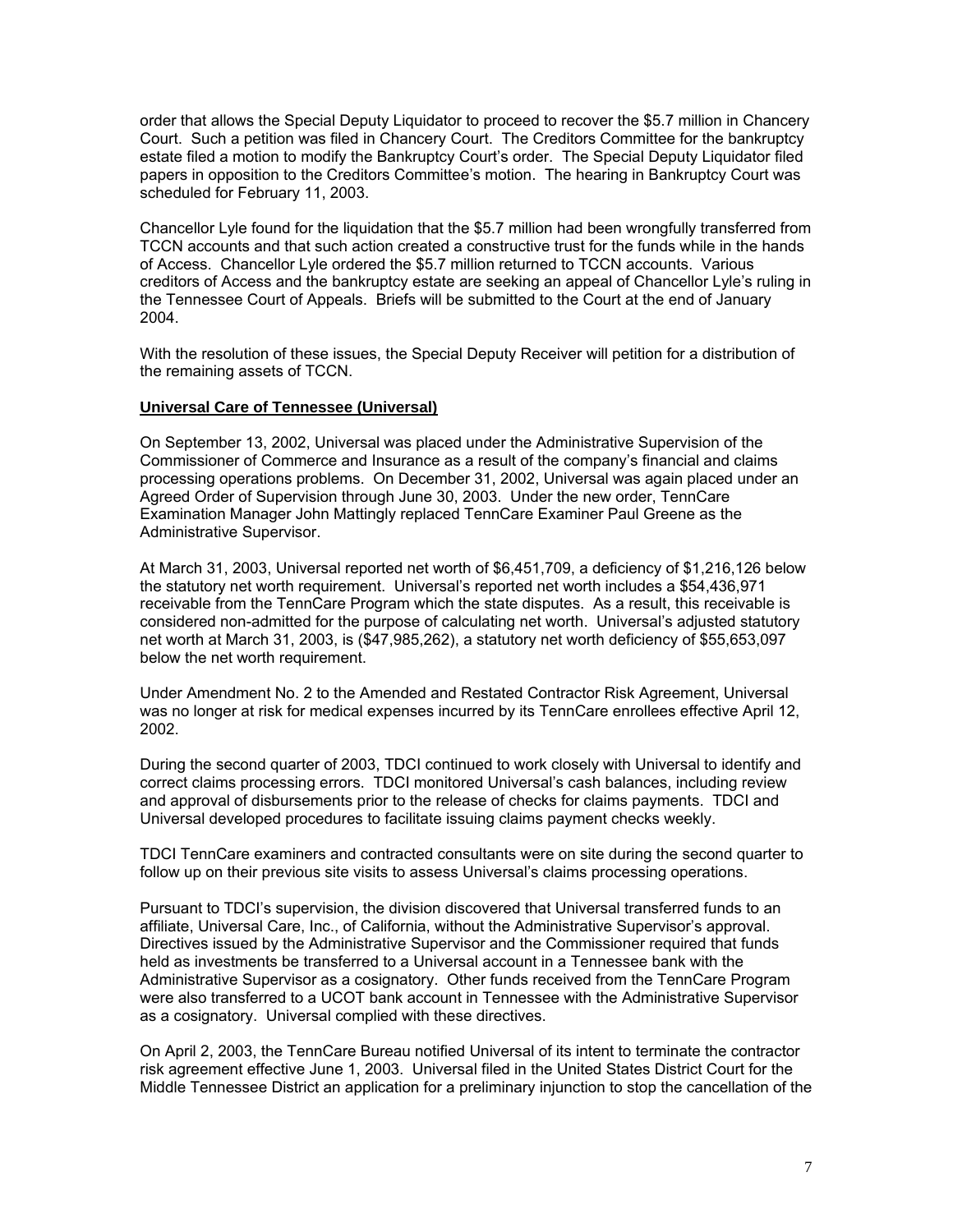contractor risk agreement. On May 30, 2003, Judge Nixon denied Universal's application for a preliminary injunction.

Also on May 30, 2003, Universal filed with the Tennessee Claims Commission a claim of \$75,000,000 against M. D. Goetz as Commissioner of the Tennessee Department of Finance and Administration and Manny Martins, Deputy Commissioner of the Tennessee Department of Finance and Administration, Bureau of TennCare.

TDCI filed a petition to liquidate Universal with the Davidson County Chancery Court on June 5, 2003. Judge McCoy granted the petition and the signed order was received July 2, 2003. Between June 1, 2003, and the liquidation order date of July 2, 2003, Universal continued to process and pay claims for dates of services April 12, 2002, through May 31, 2003.

Mr. Paul Eggers was appointed the Special Deputy Liquidator. Mr. Eggers is currently in the process of securing the remaining assets of Universal and developing procedures for the distribution of assets. The deadline for the submission of Proof of Claims against UCOT has been extended to June 15, 2004.

A contract between TennCare and Universal Care of Tennessee in Liquidation for TennCare to pay the HMO in liquidation for processing Universal claims with dates of service on and after April 12, 2002 was approved by CMS.

#### **Memphis Managed Care (MMCC)**

On September 30, 2003, the TDCI approved the release of the remaining portion of MMCC's subordinated provider payable to the Regional Medical Center ("The Med").

On December 1, 2003, TDCI approved the payment of interest accrued on the Capital Surplus Note due to The Med and/or UTMG of \$1,033,666.76 and partial release of \$1,000,000 of the total \$2,000,000 principal balance.

#### **MISCELLANEOUS**

#### **Tennessee Behavioral Health (TBH)**

TBH was placed under an Order of Administrative Supervision on January 9, 2003, because TBH transferred \$7 million of capital to its parent, Magellan Health Services, Inc., on October 4, 2002, without notifying TDCI and properly disclosing this transfer on its financial statements filed with the division on December 2, 2002.

During January 2003, TDCI learned that TBH's parent, Magellan Behavioral Health, was entering into a planned Chapter 11 bankruptcy. As a result, TDMHDD and TBH amended the Contractor Risk Agreement to modify the payment process so that beginning February 7, 2003, funds are remitted to TBH as medical reimbursements are determined. On February 11, 2003, the First Amended Agreed Notice of Administrative Supervision was executed. This First Amended Agreed Notice of Administrative Supervision was set to expire on October 9, 2003. To ensure that there would be no lapse in supervision, TBH agreed to execute the Second Agreed Notice of Administrative Supervision to extend the supervision period to the earlier of December 31, 2003 or when Magellan successfully exited bankruptcy and TBH demonstrates it is in compliance with certain statutory and contractual requirements. On October 8, 2003, TDCI received a press release from Magellan indicating that the bankruptcy court had approved its restructuring plan.

On December 29, 2003, TDCI executed an order approving a plan for a Canadian corporation, Onex, to acquire control of Magellan. The order was approved with the following conditions: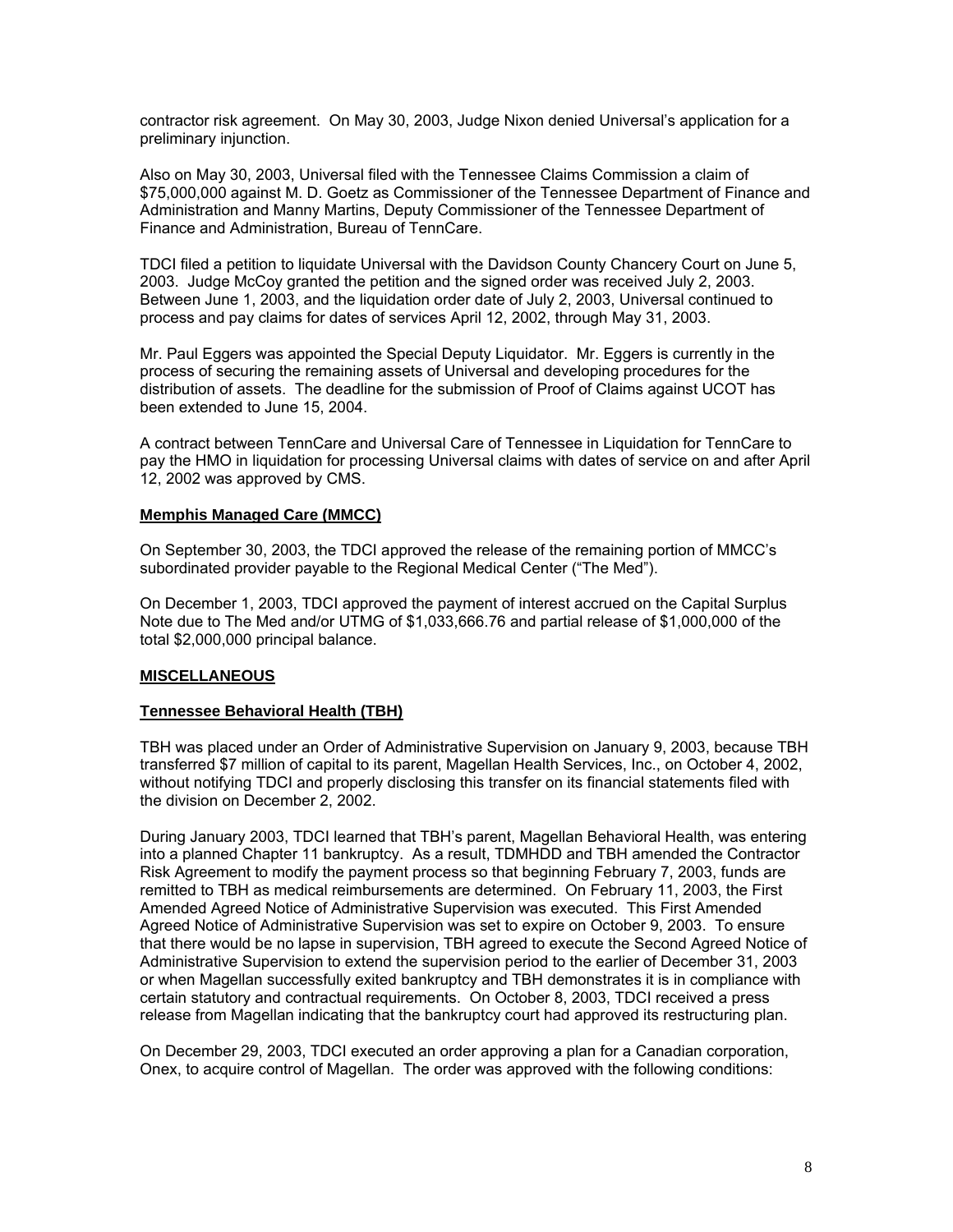The regulated entities, Premier and TBH, agree to be subject to the ins urance Holding Company Act, which restricts the payment of funds in the form of dividends or other distributions by the BHOs to the parent or affiliates.

Premier and TBH must maintain their restricted deposits at the current levels or higher, if required by statute.

Onex shall give notice to TDCI of any transaction with Magellan that is in an amount in excess of \$100 million.

With the approval of this order, Magellan announced on January 5, 2004, that it had successfully consummated its financial restructuring, establishing a sound capital structure that would support and enhance the long-term growth and potential of its business. Magellan further commented that the restructuring reduced its debt by approximately \$600 million and added approximately \$150 million in new equity.

TDCI allowed TBH's Order of Supervision to expire on December 31, 2003, with Magellan's successful exit from Chapter 11 bankruptcy.

#### **Premier Behavioral Systems (Premier)**

Premier Behavioral Systems gave notice to the TennCare Bureau that effective June 30, 2002, it would terminate its contract to deliver behavioral health care services to TennCare enrollees. On July 1, 2002, the TennCare Bureau invoked the first three-month exigency clause in the contract with Premier. Under the terms of this clause, Premier remained in the TennCare Program until September 30, 2002.

On August 27, 2002, the state invoked the second three-month exigency period described in the Contractor Risk Agreement. Under the terms of Section 6.18.5, Premier continued to provide services to TennCare enrollees through December 31, 2002. By amendment to the contractor risk agreement, the state assumed 100% of Premier's risk for the cost of delivering behavioral health services effective January 1, 2003 and Premier agreed to remain as a TennCare BHO until June 30, 2003.

At December 31, 2002, Premier reported net worth of \$2,311,442, a deficiency of \$5,535,299 below the statutory net worth requirement of \$7,846,741. Therefore, on December 30, 2002, Premier entered into an Agreed Notice of Administrative Supervision with the Department of Commerce and Insurance.

During January 2003, TDCI learned that Premier's parent, Magellan Behavioral Health, was entering into a planned Chapter 11 bankruptcy. As a result, TDMHDD and TBH amended the Contractor Risk Agreement to modify the payment process so that beginning February 7, 2003, funds are remitted to Premier as medical reimbursements are determined. On February 11, 2003, the First Amended Agreed Notice of Administrative Supervision was executed. On May 12, 2003, the Second Amended Agreed Notice of Administrative Supervision was executed. This agreement extended administrative supervision through December 31, 2003. Premier again has agreed to remain as a TennCare BHO until December 31, 2003, with the execution of Amendment 5 to the Contractor Risk Agreement.

Premier made a statutory filing requesting that its temporary certificate of authority, which terminated on December 31, 2003, be converted to a non-temporary certificate of authority. Before TDCI could issue a non-temporary certificate to Premier, Premier had to correct its statutory net worth deficiency. On November 19, 2003, Magellan made a capital contribution of \$5,500,000 to cure Premier's net worth deficiency of \$5,395,371. As a result of this capital infusion, TDCI granted Premier a non-temporary certificate of authority effective November 19, 2003.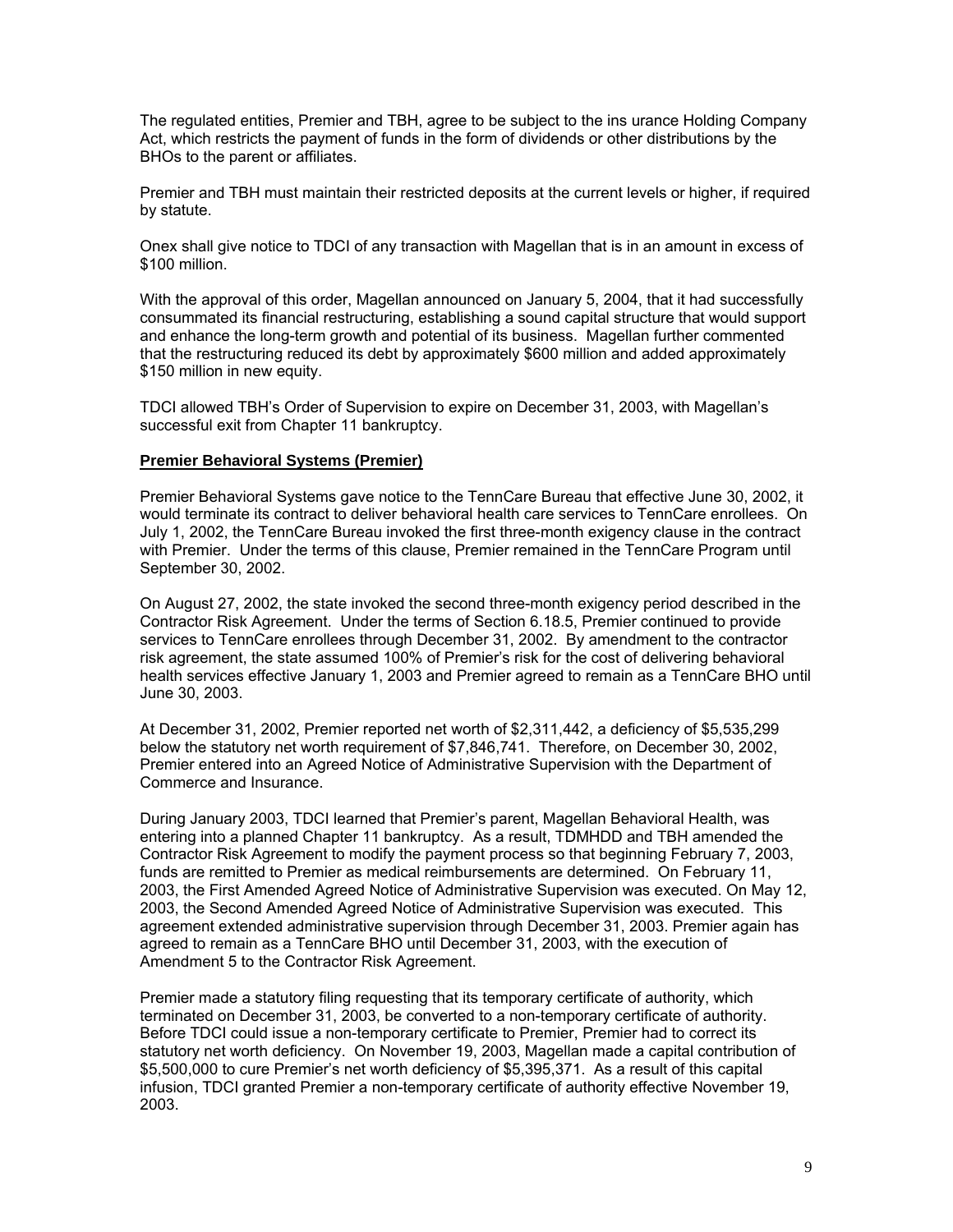On December 29, 2003, TDCI executed an order which approved a plan for a Canadian corporation, Onex, to acquire control of Magellan. The order was approved with the following conditions:

The regulated entities, Premier and TBH, agree to be subject to the insurance Holding Company Act, which restricts the payment of funds in the form of dividends or other distributions by the BHOs to the parent or affiliates.

Premier and TBH must maintain their restricted deposits at the current levels or higher, if required by statute.

Onex shall give notice to TDCI of any transaction with Magellan that is in an amount in excess of \$100 million.

With the approval of this order, Magellan announced on January 5, 2004, that it had successfully consummated its financial restructuring, establishing a sound capital structure that would support and enhance the long-term growth and potential of its business. Magellan further commented that the restructuring reduced its debt by approximately \$600 million and added approximately \$150 million in new equity.

TDCI allowed Premier's Order of Supervision to expire on December 31, 2003, with Magellan's successful exit from Chapter 11 bankruptcy.

#### *Source of information for this section: Paul Lamb, TennCare Division, TennCare Examiner, Tennessee Department of Commerce and Insurance.*

# **Success of Fraud Detection and Prevention**

1. Program Integrity continues to work cases referred by MCC's, local law enforcement, TBI, FBI, state agencies and the general public via Web site, faxes, letters, and phone calls via the hotline. Results of Case Reviewer/Investigators are listed below:

|                 | Quarter | /TD    |
|-----------------|---------|--------|
| Cases closed    | 6,371   | 14,989 |
| Recommended     | 2,880   | 5,486  |
| terminations    |         |        |
| TPL added       | 220     | 385    |
| Income adjusted |         |        |
|                 |         |        |

#### **Summary of Enrollee Cases**

#### **Summary Relating to Provider Cases**

|                         | Quarter |  |
|-------------------------|---------|--|
| Cases closed            |         |  |
| Cases referred to TBI*  |         |  |
| Cases referred to HRBs* |         |  |
|                         |         |  |

*\*The Tennessee Bureau of Investigation (TBI) MFCU (Medicaid Fraud Control Unit) and the Health Related Boards (HRBs) take the lead in cases once they are referred to them. TennCare's Program Integrity Unit continues to assist as requested.*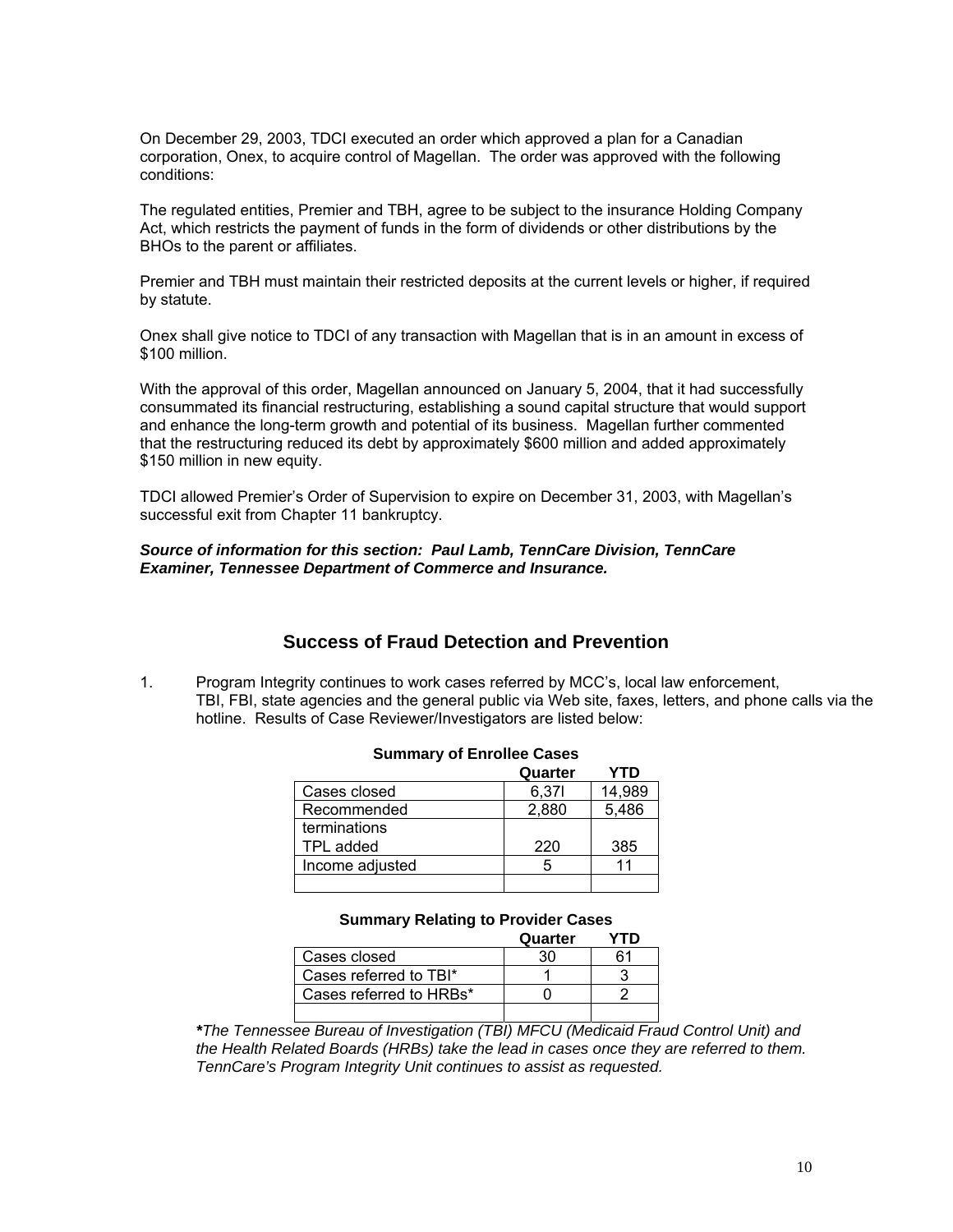2. Collections made from three sources—estate recovery, premiums not paid because of the enrollee's inaccurate reporting of income, and overpayments made for nursing facility residents because of under-reporting of income—are summarized below.

 Estate recovery legislation was passed and went into effect on 8-29-02 relating to Medicaid recipients who are 55 years of age or older who have received Medicaid-reimbursed long term care. This program has been moved from the Long Term Care Unit to Program Integrity. Attorneys, executors, and/or responsible parties must now obtain a release from the state prior to the estate being probated. Program Integrity Unit is receiving approximately 41 requests per work day. There are currently 338 cases open with claims filed or pending.

*Note: A match has been completed between TennCare, Department of Health and Department of Human Services to help identify recipients who have died where TennCare has paid for nursing home care.* 

|                                         | <b>Collections for</b><br>Quarter<br><b>Ending</b><br>12/31/03 | <b>Collections</b><br><b>Year to Date</b> |
|-----------------------------------------|----------------------------------------------------------------|-------------------------------------------|
| Estate recovery                         | \$1,211,817                                                    | \$2,416,478                               |
| Premium underpayments                   | \$8,461                                                        | \$23,007                                  |
| Nursing home overpayments<br>(PA 68's)* | \$267,695                                                      | \$370,982                                 |

#### **Collections Made by Program Integrity**

 \**These collections resulted from the joint efforts of Program Integrity, TennCare Fiscal Services, and DHS.* 

3. Program Integrity is continuing to reach out to th e District Attorneys and local law enforcement agencies across the state to so licit their help a nd support in pro secuting recipients who commit fraud against the TennCare Program.

Drug diversion and related cases summary as follows:

- Six new cases have been referred this quarter,
- Nine recipients have been convicted
- Currently working with law enforcement on 105 open cases of which twenty six have been indicted.

Other fraudulent offenses this quarter;

- A recipient was convicted of TennCare Fraud (TCA71-5-118) and Forgery (TCA 39-14-114). This defendant was sentenced to two years suspended with 2 years supervised probation. The individual was providing false letters of uninsurability using a well known insurance company's letterhead.
- Two recipients have been indicted and a trial date set for July 2004. This couple lives out of state and when law enforcement made the arrest relating to the TennCare violation, a meth lab was found in their home.
- 4. This unit provided training/networking with the following organizations during this quarter:
	- a. Mid-Cumberland Trial
	- b. Middle Tennessee Chapter of the Certified Fraud Examiners
	- c. Medicare Patrol Unit<br>d. West Tennessee Crin
	- West Tennessee Criminal Investigators Association